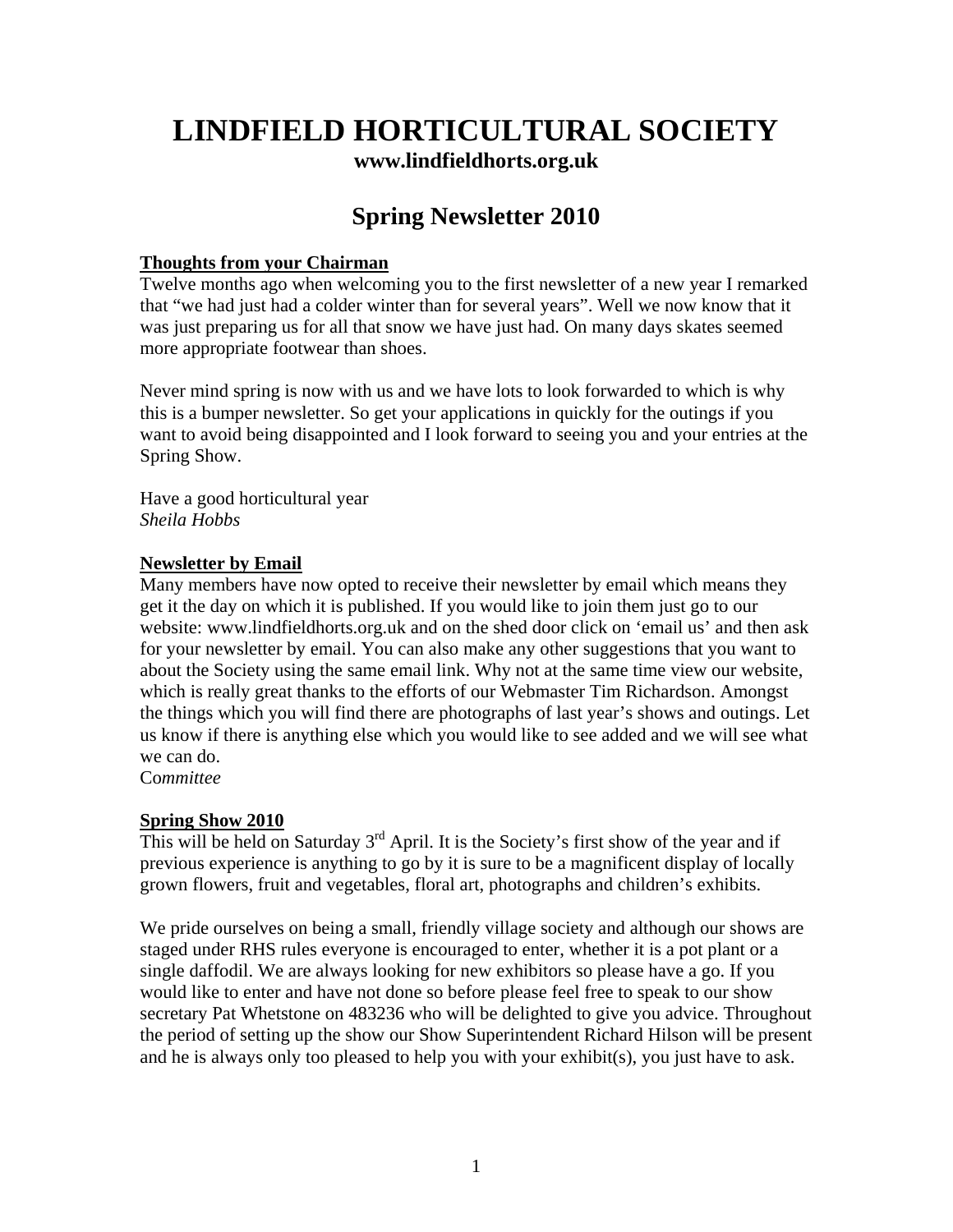There is a new class in the members section this year - Class number 10: One bloom of "Pink Silk" from a bulb purchased from Lindfield Horticultural Society. This is an idea suggested by Richard and we are hoping to have a beautiful display of "Pink Silk" daffodils. So if you bought some of these bulbs read the next item and do not forget to send in your entry!

All exhibitors are reminded that as many entries as possible should be made by 10pm on Wednesday 31<sup>st</sup> March and may be delivered to 25 Eastern Road, Clough's 27-31 Sunte Avenue or to Abbots Pharmacy in the High Street. However, entries can be made by telephoning 483236 or by email to: [whets25@tinyworld.co.uk](mailto:whets25@tinyworld.co.uk) up to 1pm on Thursday 1<sup>st</sup> April. Exhibits can be staged between 7pm and 9pm on the Friday or between 8am and 10.30am on the Saturday of the show.

For this year as an experiment in order to encourage more entrants in the Floral Art section, it has been decided to make a contribution of £2 for each exhibit towards the cost of the flowers (with the sole exception for obvious reasons of the petite classes). So please have a go.

The show will be open to the public between 2.00 and 4.45pm on the Saturday. Tea, coffee and delicious homemade cakes will be available together with a large selection of plants.

*Pat Whetstone* 

## **Pink Silk Update**

So how are your Pink Silk bulbs? Mine are about two weeks behind this season but I am hoping that members will be able to stage a good number of blooms at our Spring Show. Pink Silk is a mid-season variety, has bloomed in time to make an appearance on the show bench at Lindfield for the past three years – so it is fingers crossed for this year.

Here are a few tips for caring for your bulbs and also to help you make the most of your bulbs on the day:

- o Keep your pots well-watered, especially when the bulbs are in flower.
- o Don't expose the pots to too much warmth as this is likely to result in poorer quality and smaller blooms.
- o Cut the flowers the day before the show with a good length of stem. Place in water in a cool place out of direct sunlight.
- o A couple of daffodil leaves (not necessarily from your Pink Silk bulbs) will enhance your exhibit. Vases are provided by the Society to stage your entry. A little paper or moss used as packing in the vase will aid its presentation.

The special members' class for one Pink Silk bloom is Class 10 in the schedule. There is no entry fee for this class. With a bit of luck, you will have more than one bloom of Pink Silk to show. It is classified as a Division 1 daffodil so why not consider also entering one or more of the following classes:

Championship Class 5 Three blooms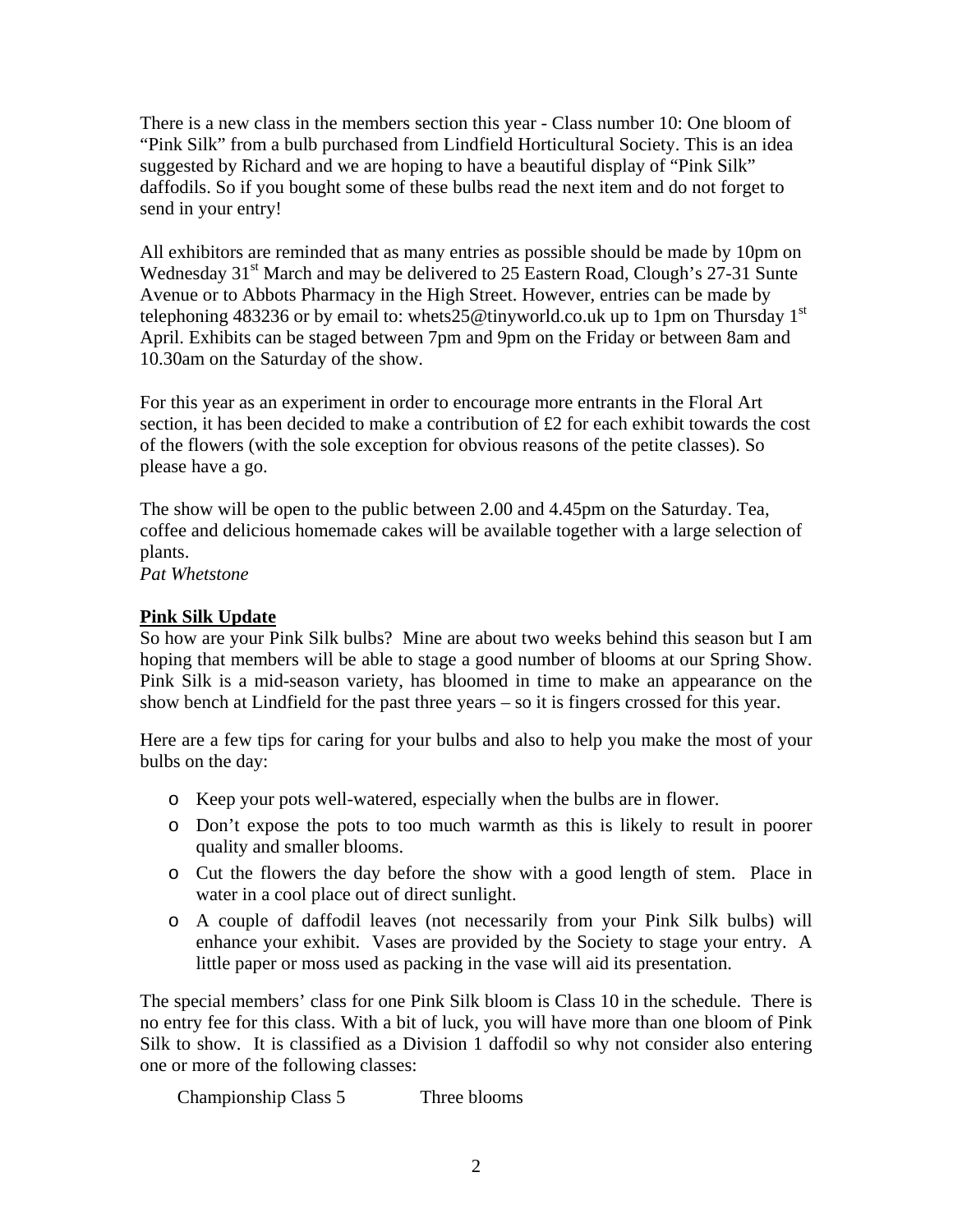| Members' Class 11 | Five blooms (can be mixed with other daffodil                   |
|-------------------|-----------------------------------------------------------------|
|                   | cultivars)                                                      |
| Members' Class 12 | Three blooms (can be mixed with other Division 1)<br>cultivars) |
| Members' Class 18 | One bloom                                                       |

If you are a 'Novice' (that is a member who has not previously won a first prize in any daffodil class), you could also enter Pink Silk blooms in Classes 61, 62 and 63.

Normal entry fees apply to all classes other than 10.

I am looking forward to seeing your blooms at the Show. If you need any advice beforehand, please contact me on: 440148. *Richard Hilson* 

## **STOP PRESS – Spring Show Additional Photographic Class**

Following the exceptional weather we have had recently, our Chairman Sheila Hobbs has offered to sponsor a special photographic class at the Spring Show entitled "Sussex Snow Scenes of 2009/10". The class which will be open to all will not count towards the Photographic Cup. It will be judged by Sheila and will attract prize money of £5, £3 and £2 for first, second and third place respectively. The same conditions will apply re sizes etc as are set out at the top of page 35 of the Show Schedule. To enter this particular class just note on the entry form "special class". So please start downloading those snaps and printing them off.

*Committee* 

## **Garden Visits for 2010**

Set out below are the details for this year's garden visits as referred to on the back of the Show Schedule. Because of the popularity of the outings only members of the Society may purchase tickets. This means that tickets may not be brought either by members for their guests or by non members of the Society. Last year there were plenty of unallocated lifts available on the self drive / seek a lift trip, so please do not be put off from applying just because you do not have transport.

#### *Coach Trip - Waterperry Gardens – Wednesday 23 June*

Waterperry Gardens are at Wheatley in Oxfordshire and were originally the site of the famous Waterperry Horticultural School which was opened in 1932 by Beatrix Havergal as a residential horticultural college for women. It still provides a range of horticultural and craft based courses and offers:

- o 8 acres of gardens including herbaceous borders, water lily canal, rose gardens, alpine garden and knot garden
- o Tea Shop serving excellent lunches
- o Picnic area
- o Nursery
- o Garden Shop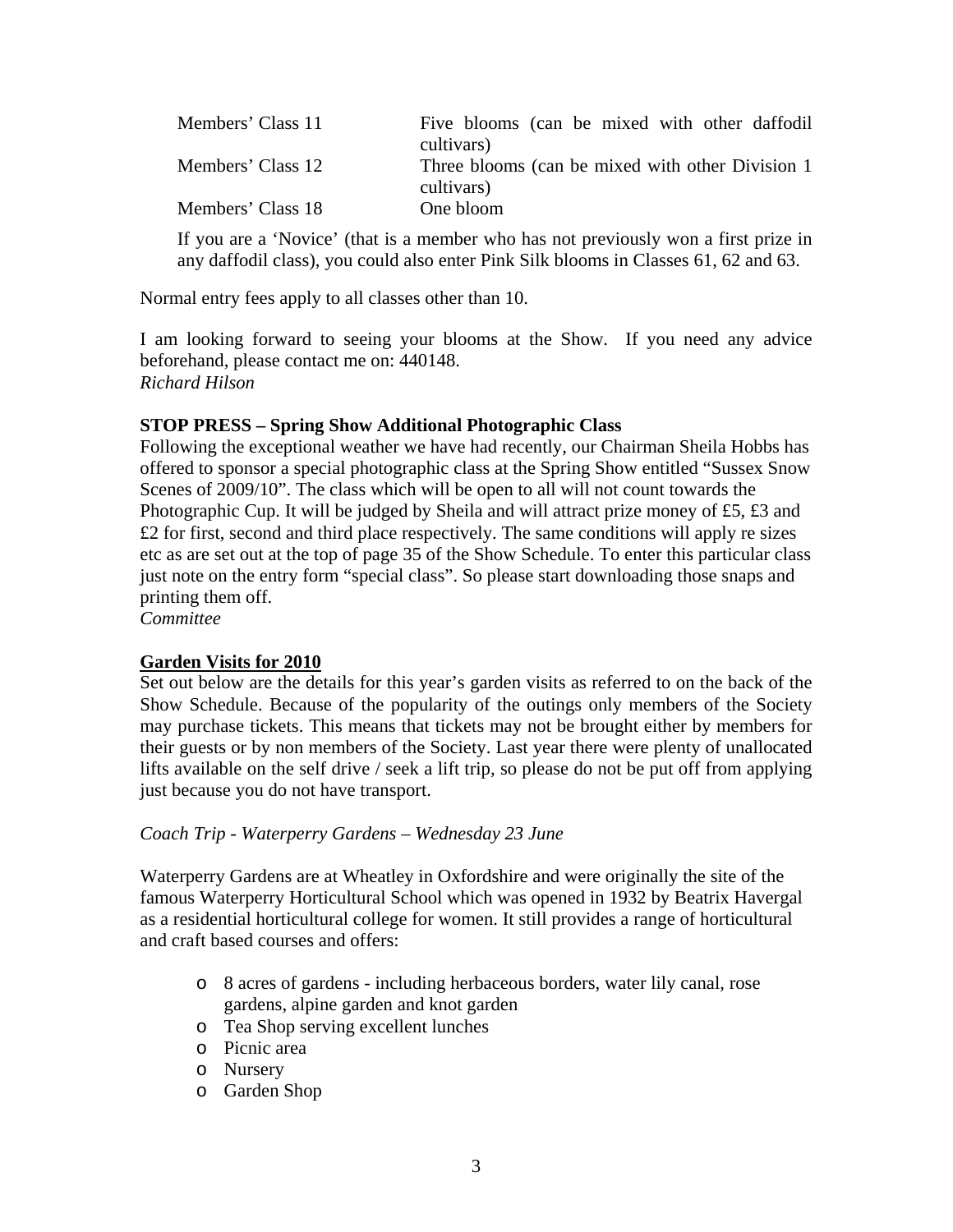- o Country Life Museum
- o Art Gallery
- o Gift Shop
- o Saxon Church

The coach will leave Lindfield at 8.30am and it is anticipated that it will return by 6.30pm. The cost of a ticket will be £18.00 which covers coach travel, tips and entrance. Please use the attached application form at the end of this newsletter to order tickets.

#### *Coach Trip - RHS Hyde Hall – Wednesday 14 July*

RHS Hyde Hall is near Chelmsford, Essex and was previously visited by the Society in 2006 but since then new facilities have been added. Last year the gardens looked magnificent and in the summer made Wisley look like a poor relation! Although I am not over fond of dry gardens, the one at Hyde Hall was stunning, it made its more famous cousin in nearby Beth Chatto's garden look second rate, which is a compliment to the former rather than a criticism of the latter. The garden offers:

- o A 360 acre estate
- o Individual gardens
- o Water garden
- o New Robinson garden
- o New café
- o Picnic area
- o Garden library
- o New plant centre and gift shop

The coach will leave Lindfield at 8.30am and it is anticipated that it will return by 6.30pm. The cost of a ticket will be  $£12.50$  which covers coach travel and tips (no entry fee is payable as the LHS is a member of the RHS). Please use the attached application form at the end of this newsletter to order tickets.

#### *Self Drive / Seek-a-Lift – Great Comp Gardens – Tuesday 3 August*

Great Comp Gardens are at Platt, Borough Green near Sevenoaks in Kent. Surrounding an early 17th Century Manor (which is not open to the public) the garden extends to 7 acres. The curator William Dyson with his wife Karen also runs Dyson's Nursery which is based here and specialises in salvias. In view of the latter, it is not surprising that in the summer the gardens have not only a fine display of colourful rare and exotic shrubs and perennials, but an excellent show of salvias. These include many unusual and long flowering varieties whose display extends from May to October. It is a very relaxing garden with a non institutional feel about it which offers:

- o Herbaceous borders
- o Woodland walks
- o Nursery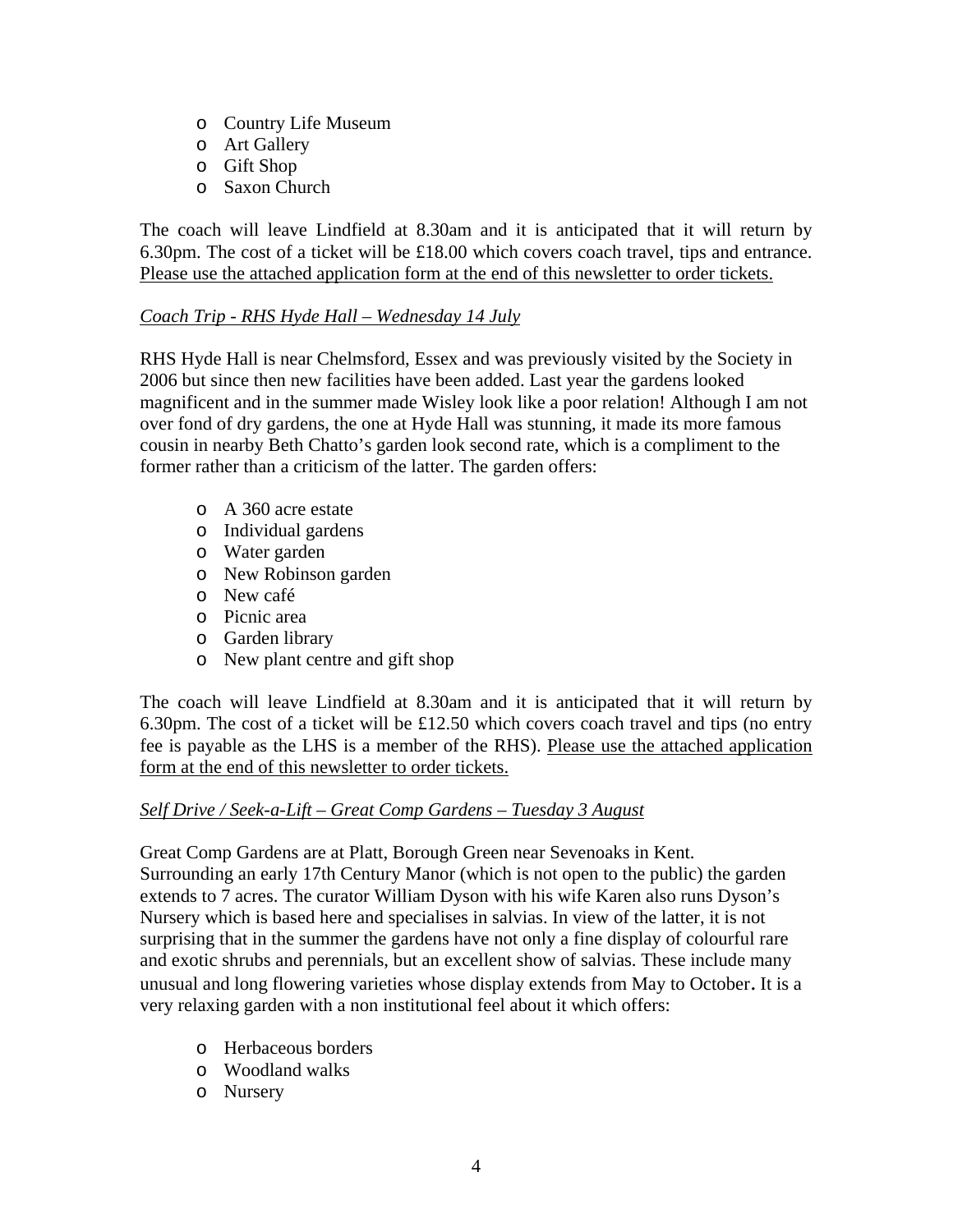o Tea room (which serves light lunches)

The garden is open from 11am to 5pm and the tearoom from 11.30am to 4.30pm. Although there is a very nice tearoom which serves light lunches as well as teas etc, picnics are not permitted in the gardens. The cost of entering the garden is £5.50 for adults and £5.00 for OAPs or the disabled.

If you wish to come on this visit please complete the appropriate form at the end on the newsletter. Members having a car are asked to indicate whether they are prepared to offer a lift to those who do not and if so how many. Members not having transport should indicate accordingly on the form and I will attempt to link you up with someone; although obviously I cannot promise that there will be enough lifts available, based on last year's experience there should be more than enough.

I will be there by 11.00am and staying until mid afternoon, but there will be no specific meeting time as members will pay individually when they are ready to go in. Directions to the gardens will be sent out to those drivers who submit a form. Time wise if travelling on the M25/26 the journey takes about one hour or alternatively about an hour and twenty minutes if you go via the A25. Please use the attached application form at the end of this newsletter if you wish to go on this trip.

You may also be interested to know that since 1973 a festival of chamber music concerts has been held here during the summer months on a non-profit making basis. These take place in a converted stable which has 80 seats. Drinks and ice cream are available during the interval; you may wander around the gardens before the concerts begin and usually have an opportunity to meet the artists over coffee after the performance.

PLEASE NOTE THAT THERE WILL NOT BE AN OPPORTUNITY TO CIRCULATE ANOTHER APPLICATION FORM FOR ANY OF THESE TRIPS. TICKETS WILL BE ALLOCATED ON A FIRST COME FIRST SERVED BASIS. **PLEASE ENCLOSE A SEPARATE CHEQUE TO COVER EACH COACH OUTING** YOU WISH TO BOOK TICKETS FOR. PLEASE ALSO ENCLOSE A STAMPED SELF ADDRESSED ENVELOPE FOR THE RETURN OF YOUR TICKETS AND/OR DIRECTIONS ETC TO GREAT COMP.

I hope you find the outings enjoyable. *Ann Higgins* 

## **Recommending Speakers**

Wendy Dumbleton works very hard to provide us with our interesting programme of speakers; she would like to hear from anyone who has recently heard a speaker on a horticultural or horticultural related topic, who they consider would be suitable to give a talk to the LHS. If you know of anyone please contact Wendy (tel 482633 or email: wendy162@uwclub.net).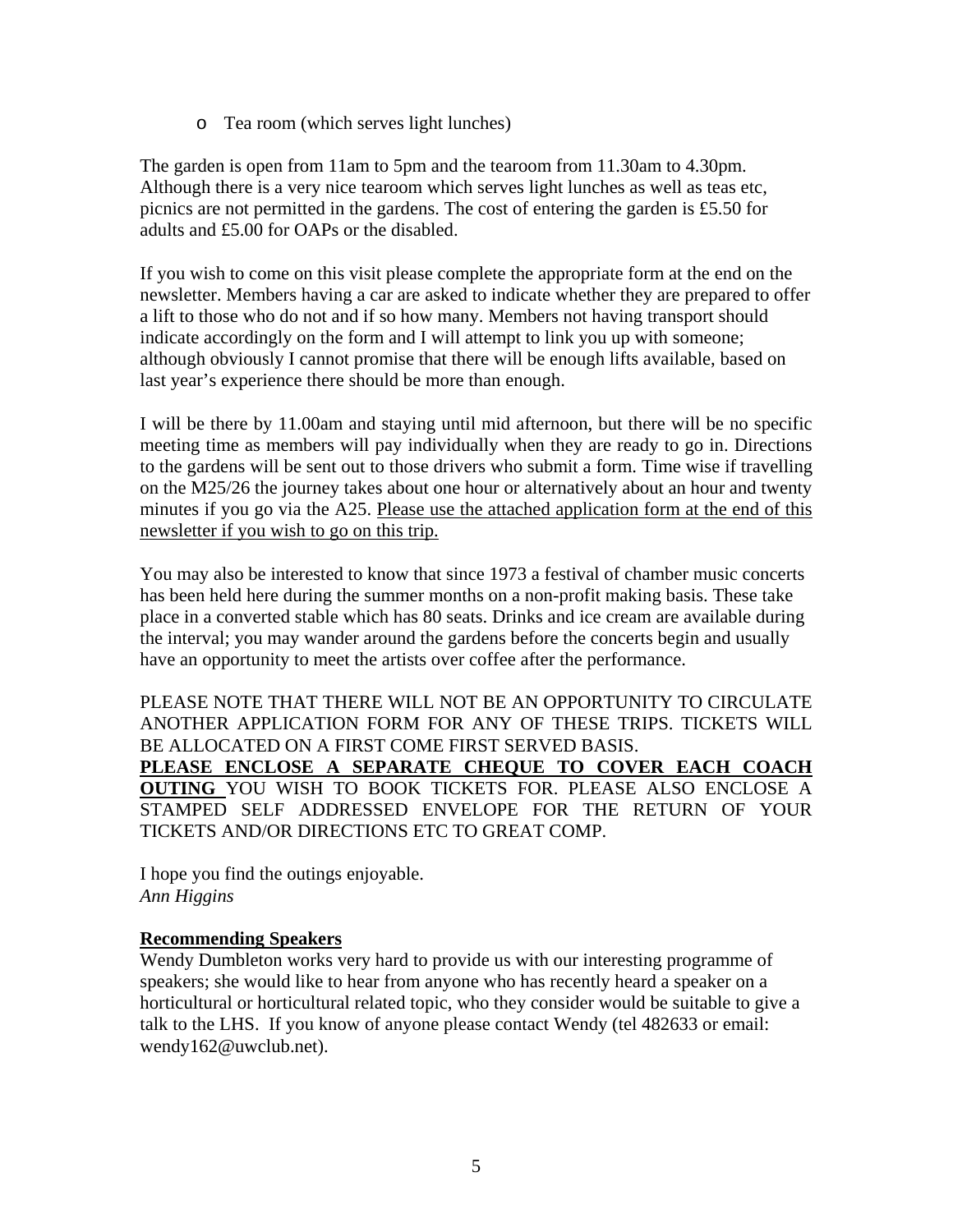#### **Back copies of the Garden**

Graham Buck has copies going back to 2008 of the RHS monthly "Garden" magazine which he is offering to anyone who would like to collect them from him. Graham's telephone number is 454277.

#### **Sundries Centre**

Spring is here and the Sundries Centre is once again well stocked and ready to go. Early ordering has allowed us to buy the new stock at the old VAT prices so you will find many prices either unchanged or very little different to last year. The new price list can be found towards the end of this Newsletter. So the message is:

#### *BUY NOW WHILST STOCKS LAST*

By popular request more new products are being stocked, for example:

- o *SB Plant Invigorator* this is an environmentally friendly pesticide, mildewcide and foliar feed for use on all edible and ornamental crops. It controls many pests including Whitefly, Aphids, Spider Mite, Mealy Bugs etc, as well as mildew and is available as a ready to use product for only £2.20.
- o *Maxicrop Mosskiller and Lawn Tonic* this provides Maxicrop weed and mosskiller all in one and is offered at the bargain price of £4.10 for 1 litre. As with all Maxicrop products please remember to BRING YOUR OWN BOTTLE.

The opening dates and times are shown on both your membership card and in the show schedule but are repeated below for spring and the early summer for your convenience:

| Sunday   | 7 February  | Saturday                   | 1 May   |
|----------|-------------|----------------------------|---------|
| Saturday | 20 February | Saturday                   | 15 May  |
| Sunday   | 7 March     | Sunday                     | 30 May  |
| Saturday | 20 March    | Sunday                     | 6 June  |
| Sunday   | 28 March    | Saturday                   | 19 June |
| Saturday | 10 April    | Sunday                     | 4 July  |
| Sunday   | 25 April    | [All open 9.30 to 11.00am] |         |

 If you have any particular requirements for growing, or products you would like us to stock, give me a ring or email me, and I will see what we can do (tel 482097 or [noreen@nhsmith1.fsnet.co.uk](mailto:noreen@nhsmith1.fsnet.co.uk)). Together we can grow better and stronger! - so here is to a successful 2010.

*Noreen Smith* 

#### **AGM Report**

The AGM was again a very long-winded affair lasting a little short of 25 minutes! The Chairman gave her annual report, saying what a good year it had been especially the Autumn Show and thanked all the many helpers who make the Society so special.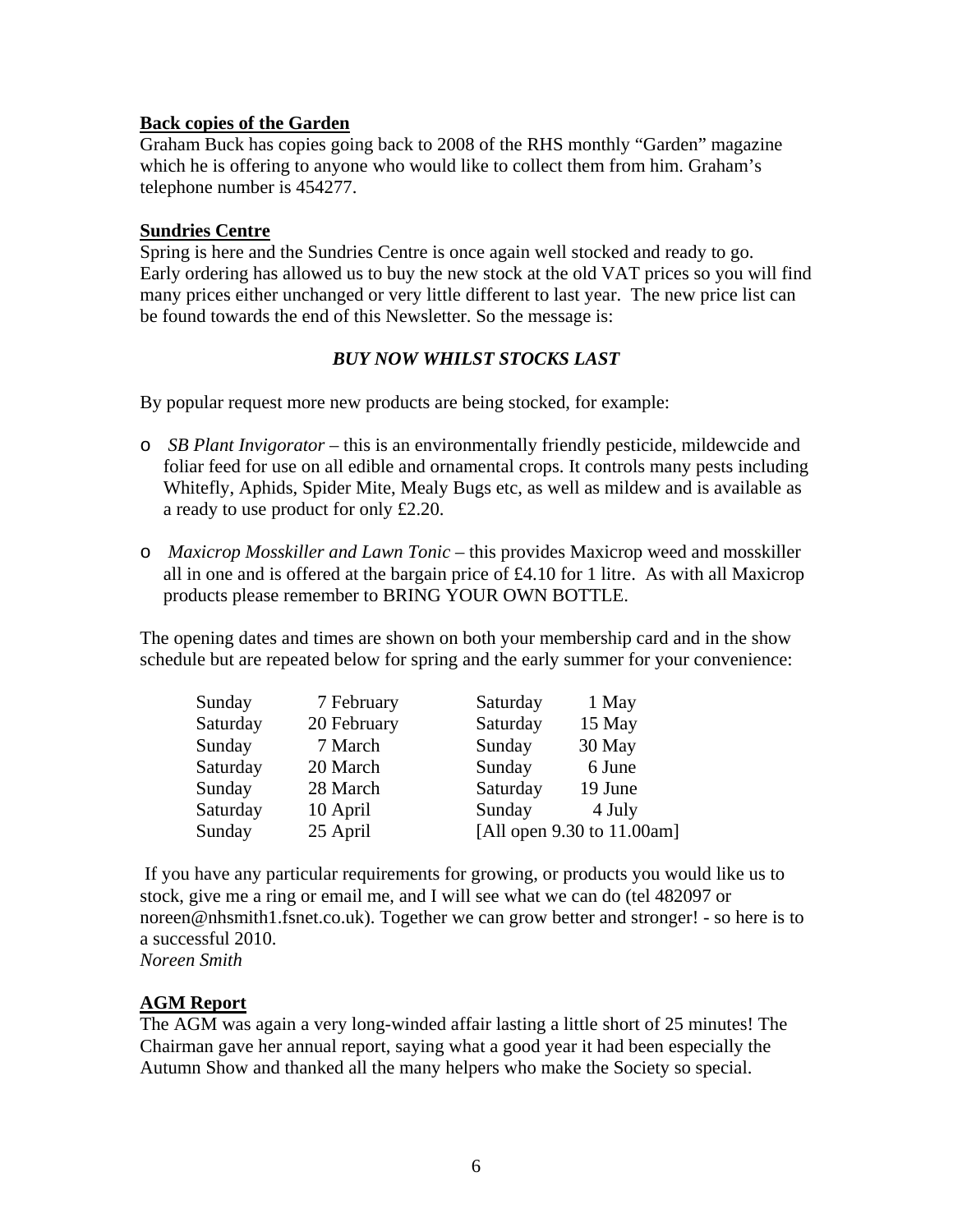Michael Elliott gave his financial report on the accounts, which showed a small surplus in the year. He specifically thanked Noreen and Alan Smith for all their hard work in renovating, running and turning round the Sundry's Centre and David Macmillan for selling the advertising space in the Show Schedule.

The majority of the Committee were re-elected with Sally McBirney joining them as a very welcome addition. Martin Higgins was appointed Vice Chairman and following Tom Hughes standing down as Membership Secretary he was replaced by Joyce Gladwell. In appreciation of his 18 years service in the post, Tom was presented with a garden bench on which to take his leisure now that he has the time, and his wife Jose was given a beautiful bunch of flowers and thanked for her support.

It was agreed that the subscriptions should increase from the  $1<sup>st</sup>$  October 2010 to £5 for an individual and £8 for a couple living at the same address. Two members felt that in addition to the subscription increase a major recruitment drive should be undertaken. Most members felt that this was a good idea but appreciated that it would be difficult to organize within the resources available to the Committee bearing in mind the present workload.

Finally, Alan Spicer our Honorary Examiner had indicated that he wished to retire after having held the position for more than 20 years. Alan was thanked and made an Honorary Life Member of the Society. We are extremely pleased to announce that Malcolm Springall has agreed to take over the position.  *Committee* 

## **Recruitment**

Following on from the suggestion at the AGM that a recruitment drive be undertaken, the Committee has given the matter some thought. We felt that as the Committee is still currently under strength that it would be difficult to give one of us the specific task of Recruitment Officer. However, it was agreed that we should ask all members to talk to their neighbours and tell them of the benefits of joining the Society. There is therefore an application form for membership attached to the newsletter which we hope you will pass on. We would also welcome hearing from any volunteer who would be prepared to undertake the role of Recruitment Officer. If you are interested please contact one of the Committee.

*Committee* 

## **New Membership Secretary**

As mentioned in the item about the AGM Joyce Gladwell has now taken on this role. She is being assisted by Anne Peters who will be available to collect your subscriptions at our talks. We welcome them both.

*Committee* 

## **Christmas Social**

Many members have told us how much they enjoyed the Christmas Social, some even saying that it was the best ever, but to our mind the evening was made by the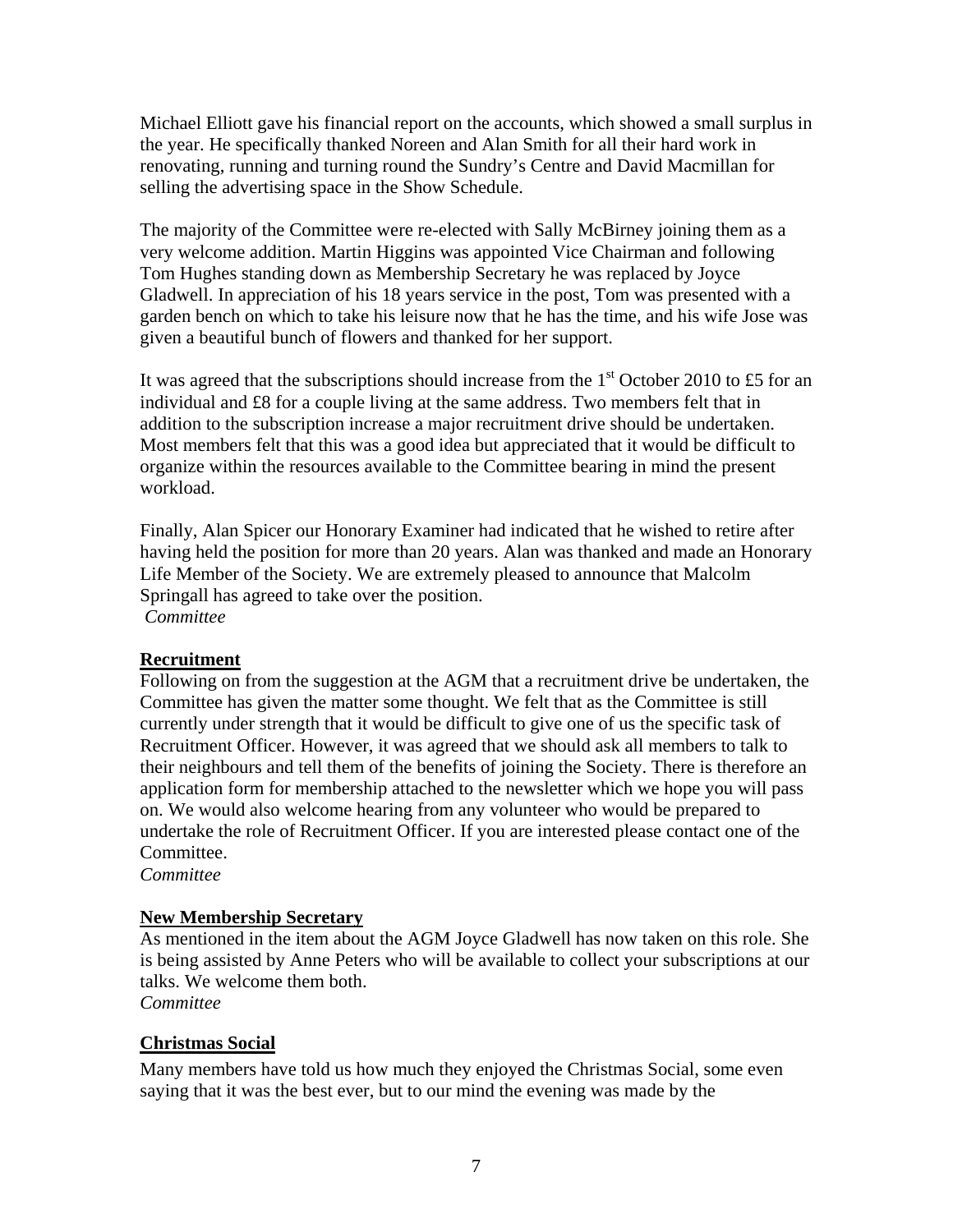entertainment provided by the Sussex Harmonisers. However a tremendous thank you must go to all those that laid the tables, cut up the food, made up the plates, made mince pies, served at the bar and waited on tables and it is those people who should have your and our thanks - it is really a team effort. We are concerned that at present we have no entertainers booked for next year, so if anyone has any suggestions please let us know quickly.

*Alison & Michael Elliott* 

#### **Garden Pride Discount Scheme**

As members will be aware, they receive a 10% discount at Garden Pride, Ditchling whereas members of the general public only get 5% when using the Garden Pride loyalty card. If members do not use this facility at least once in every nine months the discount will drop to 5%. So if you have not used your card for sometime, it is suggested that next time you visit Garden Pride that you go to the Customer Services Desk and have your card checked and if necessary altered. Just to be on the safe side please take your LHS Membership Card with you. Members who have not already got this facility should join the scheme as an ordinary member of the public and then when they receive their loyalty card they should have it updated.

*Committee* 

#### **Life Members Membership Cards**

Some Life Members Membership Cards may now be getting a little worn so if you would like a new one please contact Alison (tel 483039). Life Members will also be pleased to note that from next year we will be sending them an annual membership card with the AGM newsletter, so that they have the programme for the New Year before it starts. *Committee*

#### **Out and about**

Saturday 27 March 2.00pm to 4.15pm – *Spring Show* Burgess Hill Gardens and Allotments Association – Cyprus Hall

Do try to visit what will be the first ever Spring Show to be held by our near neighbours. Admire the flowers, floral art, vegetables, cookery and photography. Sample the afternoon teas and buy from the produce stall. Entry is only 50p for adults, children are free. The dates of their longer standing Summer and Autumn Shows are Saturday 26 June and Saturday 4 September respectively.

Our Sister organisation Haywards Heath Horticultural Society has asked us to inform you of the dates of their Shows in 2010 these are: Spring 10th April, Summer  $26<sup>th</sup>$  June and Autumn  $28<sup>th</sup>$  August. They will be open to the public between 2.00 and 4.30pm at St [Wilfrid's Centenary Hall](http://www.google.co.uk/search?hl=en&cr=countryUK%7CcountryGB&ei=wKVyS7WBOMK7jAfLzZDKCw&sa=X&oi=spellfullpage&resnum=0&ct=result&cd=2&ved=0CAcQvwUoAQ&&q=St+Wilfrid%E2%80%99s+Hall+centenary+hall&spell=1), please give them your support if you can.

The dates of two other local Spring Shows are:

Hurstpierpoint and District Horticultural Society - Saturday 20th March in the Village Centre in Trinity Road from 2.l5pm.